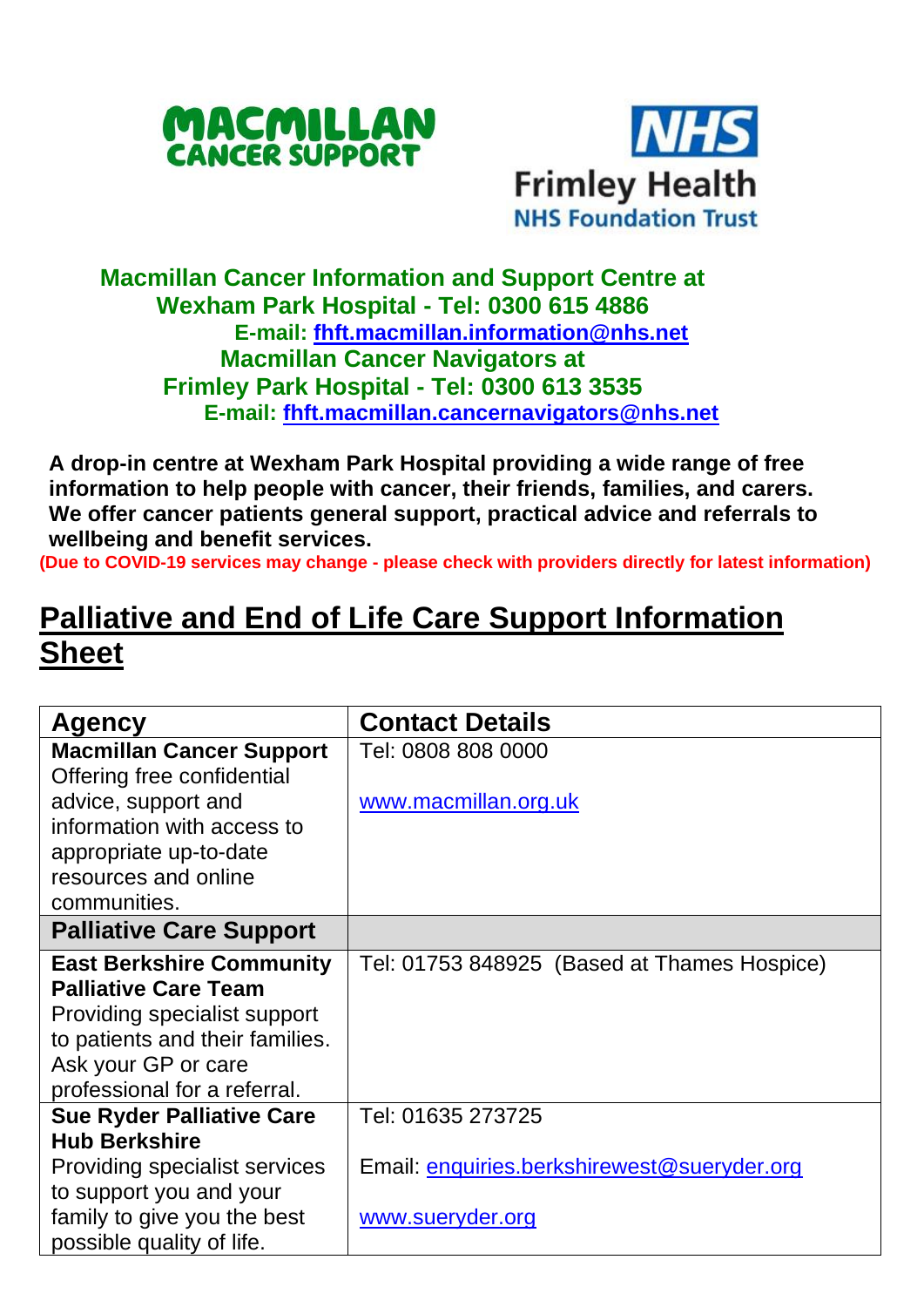| <b>Rennie Grove Hospice at</b>  | Tel: 01442 890222                           |  |  |
|---------------------------------|---------------------------------------------|--|--|
| Home, Buckinghamshire -         | Email: info@renniegrove.org                 |  |  |
| for those with a life-limiting  |                                             |  |  |
| diagnosis requiring specialist  |                                             |  |  |
| palliative care services        |                                             |  |  |
| towards end of life             |                                             |  |  |
| <b>Dying Matters</b>            | Website contact only                        |  |  |
| Helping people talk openly      |                                             |  |  |
| about dying, death and          | www.dyingmatters.org                        |  |  |
| bereavement and to make         |                                             |  |  |
| plans for the end of life.      |                                             |  |  |
| <b>Compassion in Dying</b>      | Tel: 0800 999 2434 Mon-Fri 11am-3pm         |  |  |
| Helping you prepare for the     |                                             |  |  |
| end of life. How to talk about  |                                             |  |  |
| it, plan for it and record your |                                             |  |  |
| wishes                          | Tel: 0800 999 2434 Tues-Fri 11am-3pm        |  |  |
| <b>Peer Navigator Service</b>   |                                             |  |  |
| Speak to someone who has        | Email: peersupport@compassionindying.org.uk |  |  |
| personal experience of living   |                                             |  |  |
| with a life-changing            | www.compassionindying.org.uk                |  |  |
| condition.                      |                                             |  |  |
| <b>National Council for</b>     | Tel: 0207 492 4840                          |  |  |
| <b>Palliative Care</b>          |                                             |  |  |
| An umbrella charity for all     | Email: info@careengland.org.uk              |  |  |
| those involved in palliative    |                                             |  |  |
| and end of life care.           | www.ncpc.org.uk                             |  |  |
| <b>Marie Curie Cancer Care</b>  | Tel: 0800 090 2309                          |  |  |
| Offering individual high        |                                             |  |  |
| quality care to people living   | www.mariecurie.org.uk                       |  |  |
| with a terminal illness.        |                                             |  |  |
| Age UK                          | Tel: 0800 678 1602                          |  |  |
| Thinking about the end of life  |                                             |  |  |
| can be tough but Age UK         | www.ageuk.org.uk                            |  |  |
| can help you with information   |                                             |  |  |
| and stay in control of the way  |                                             |  |  |
| you die.                        |                                             |  |  |
| <b>Local Hospices</b>           |                                             |  |  |
| <b>St Catherine Hospice</b>     | Tel: 01293 447333                           |  |  |
| (Crawley) covering West         |                                             |  |  |
| Sussex and East Surrey -        | www.stch.org.uk                             |  |  |
| care in home, wards and         |                                             |  |  |
| providing wellbeing             |                                             |  |  |
| resources                       |                                             |  |  |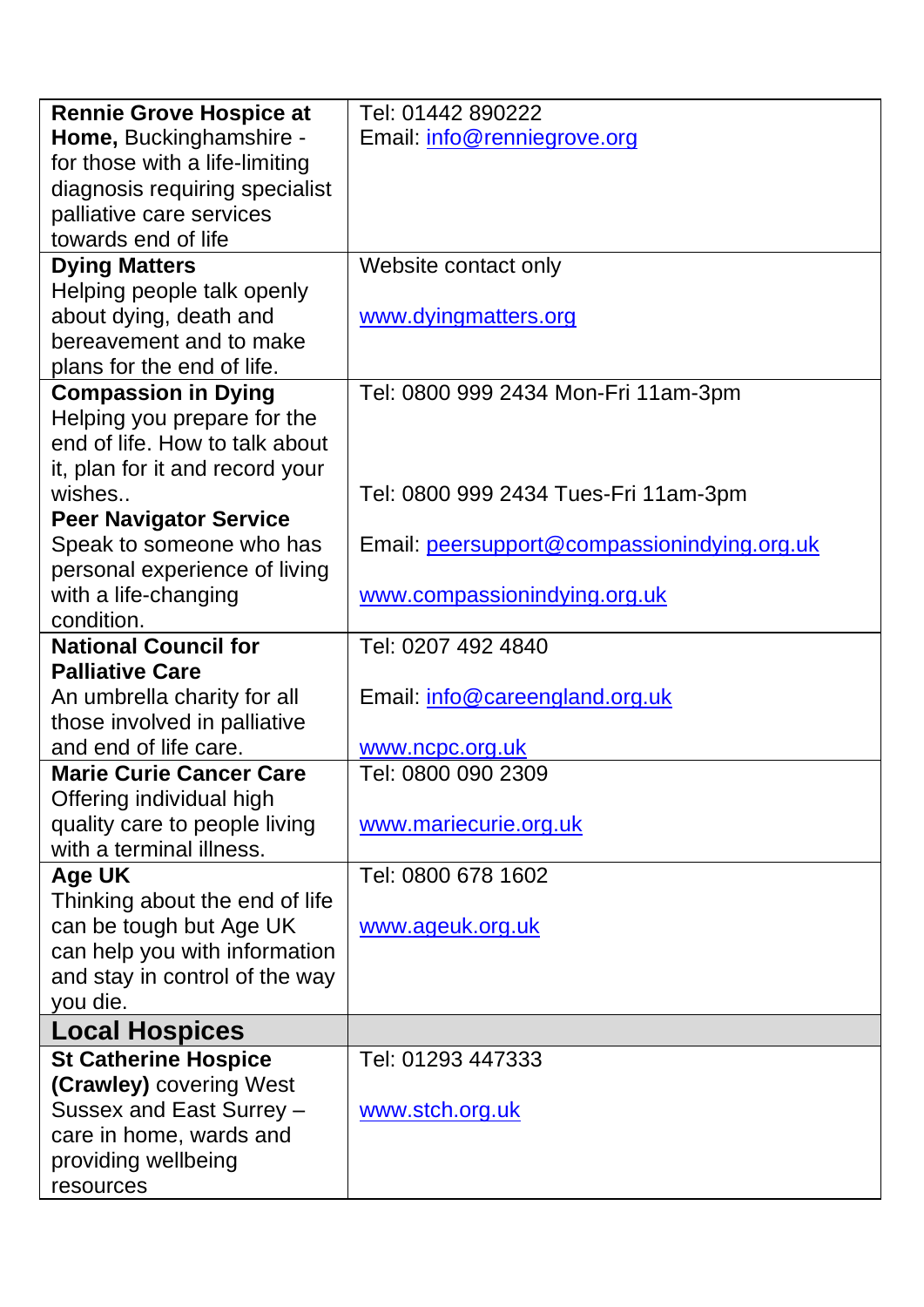| <b>Princess Alice Hospice</b>    | Tel: 01372 468811                                 |  |  |
|----------------------------------|---------------------------------------------------|--|--|
| (Esher) - work with you and      |                                                   |  |  |
| your family to provide           | Email enquiry through the website                 |  |  |
| outstanding end of life care at  |                                                   |  |  |
| home, or in the hospice in       | www.pah.org.uk/                                   |  |  |
| Esher.                           |                                                   |  |  |
| <b>Phyllis Tuckwell Hospice</b>  | Tel: 01252 729400                                 |  |  |
| Care - Provide a range of        |                                                   |  |  |
| services to adults and their     | www.pth.org.uk/                                   |  |  |
| families at end of life. Based   |                                                   |  |  |
| in Farnham and Guildford.        |                                                   |  |  |
| <b>Thames Hospice</b>            | Tel: 01753 842121                                 |  |  |
| Giving dignity and comfort to    |                                                   |  |  |
| those facing a terminal          | www.thameshospice.org.uk                          |  |  |
| illness to those living in East  |                                                   |  |  |
| Berkshire and South Bucks        |                                                   |  |  |
| <b>Butterfly House - South</b>   | Tel: 01494 552750                                 |  |  |
| <b>Bucks Hospice, High</b>       |                                                   |  |  |
| Wycombe                          | Email: info@sbhospice.org.uk                      |  |  |
| Providing a wide range of        |                                                   |  |  |
| services free of charge to       | www.sbh.org.uk                                    |  |  |
| people with incurable            |                                                   |  |  |
| illnesses. Day services only.    |                                                   |  |  |
| <b>Michael Sobell Day</b>        | Tel: 0208 106 9201                                |  |  |
| <b>Hospice, Northwood</b>        |                                                   |  |  |
| Providing care, comfort and      | www.michaelsobellhospice.co.uk                    |  |  |
| support for local people and     |                                                   |  |  |
| their families                   |                                                   |  |  |
| <b>Sobell House, Oxford</b>      | Tel: 01865 225860                                 |  |  |
| Cares for people at the end      | Email: mail@sobellhospice.org                     |  |  |
| of their lives and supports      | www.sobellhouse.org                               |  |  |
| their families, friends, carers. |                                                   |  |  |
| <b>Florence Nightingale</b>      | Tel: 01296 332600                                 |  |  |
| <b>Hospice, Aylesbury</b>        |                                                   |  |  |
| A specialist unit for those      | Email: buc-tr.fnh@nhs.net                         |  |  |
| with advanced progressive        |                                                   |  |  |
| illness and their families       | www.fnhospice.org.uk                              |  |  |
| offered to clients registered    |                                                   |  |  |
| with a Bucks GP.                 |                                                   |  |  |
| <b>Rennie Grove Hospice</b>      | Tel: 01494 877200 Gillian King House, Chalfont St |  |  |
| Care and support for patients    | Giles.                                            |  |  |
| diagnosed with cancer and        | Tel: 01442 890222 Rennie House, Tring             |  |  |
| their families.                  | Tel: 01727 731000 Grove House, St Albans          |  |  |
|                                  | Email: info@renniegrove.org                       |  |  |
|                                  | www.renniegrove.org                               |  |  |